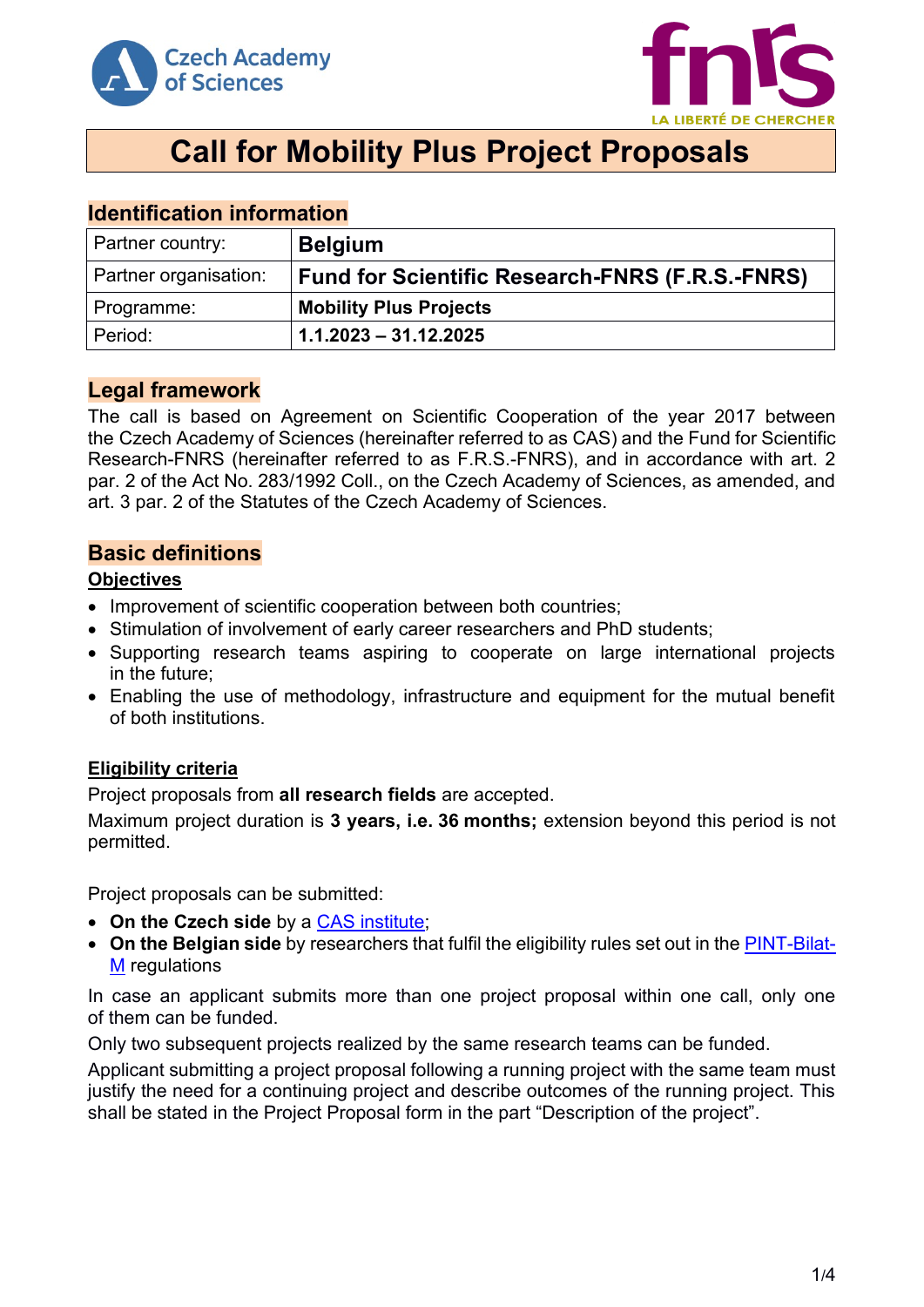



# **Research team**

Research team consists of:

- One principal investigator (senior or junior researcher);
- One or more co-investigators.

Research team members are divided into four categories:

- Senior researchers (8 or more years after receiving PhD at the time of submission of the project proposal);
- Junior researchers postdocs (less than 8 years after receiving PhD at the time of submission of the project proposal);
- PhD students;
- Others (e.g. undergraduate students, engineers, technicians).

# **On the Czech side:**

- All members must be employees of the CAS institutes.
- Out of the whole team, at least 1/3 must be junior researchers or PhD students.

# **On the Belgian side:**

- For details see the  $F.R.S.FNRS$  website:
	- [PINT-BILAT-M Regulations](http://www.fnrs.be/docs/Reglement-et-documents/International/FRS-FNRS_PINT-Bilat-M.pdf)
	- [Call calendar](http://www.fnrs.be/calendrier-des-appels)
	- **[Practical details](https://www.frs-fnrs.be/fr/accords-bilateraux-modalites-pratiques)**

# **Financial provisions**

Financial contributions must be calculated and provided in compliance with the valid national legislation and internal regulations of the partner organisations.

**Up to 2 (two)** three-year mobility projects shall be selected for funding.

# **On the Czech side:**

- Financial contribution shall be provided by the CAS towards the costs of the Czech research team.
- The maximum financial contribution shall be **CZK 200,000** per mobility project per year.
- Eligible costs:
	- − **Mobility costs** (travel and living expenses);
	- − **Research costs** directly related to the project implementation (consumables, services, small equipment, and networking – workshops, conferences etc.).
- Min. 50 % of the requested financial contribution shall be used to cover mobility costs and shall be maintained on the project level as well as yearly.
- Non-eligible costs: personnel, large equipment (exceeding CZK 80,000), overheads,
- The course of project implementation will be monitored through annual and final reports including use of financial means, justification of costs and possible transfers between categories.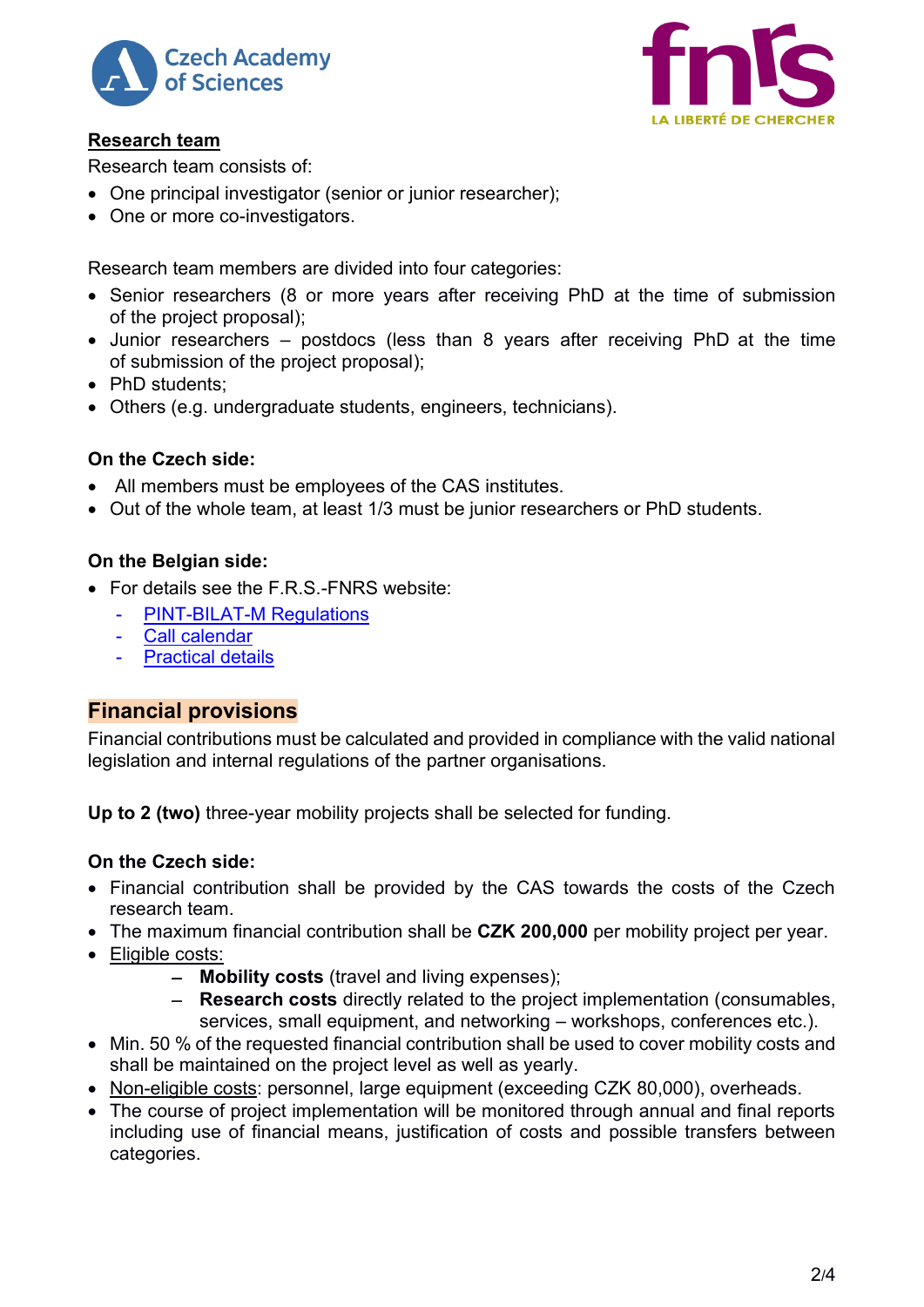



### **On the Belgian side** (for information only):

• For details see the F.R.S.-FNRS website: [Practical details](https://www.frs-fnrs.be/fr/accords-bilateraux-modalites-pratiques)

# **Project proposal submission**

Project proposals must be submitted in parallel to both partner organisations.

#### **On the Czech side:**

- Project proposals in Czech or English must be complete and submitted within the stated deadline exclusively via the "KIS" online application.
- The applicant is requested to register in the KIS application using the following link <https://kis.avcr.cz/kis2/oms/register> and fill in a project proposal. After finishing the proposal, the applicant shall forward it through his KIS account to the Director of the respective CAS Institute for approval. The Director shall approve the proposal by submitting the project proposal to OMS KAV ČR (Division of International Cooperation, Head Office of the CAS) via his KIS account. **Bear in mind that all project proposals must be submitted by the CAS Institute Directors by 12 June 2022.**
- Proposals submitted in any other way may be rejected on formal grounds.

By submitting project proposal, the applicant:

- Agrees to processing of personal data contained in the project proposal pursuant to the relevant Czech legislation:
- Declares that the information he/she stated is accurate, true and complete and that he/she is aware that if otherwise they will face all the legal consequences;
- Declares that, if approved, he/she will during the realization of the project follow:
	- The Code of Ethics for Researchers of [the Czech Academy of Sciences;](https://www.avcr.cz/en/about-us/legal-regulations/code-of-ethics-for-researchers-of-the-czech-academy-of-sciences/)
	- [The European Code of Conduct for Research Integrity.](http://www.allea.org/wp-content/uploads/2017/05/ALLEA-European-Code-of-Conduct-for-Research-Integrity-2017.pdf)

# **On the Belgian side** (for information only):

The project proposal must be submitted to the F.R.S.-FNRS through its electronic submission platform [e-space.](https://e-space.frs-fnrs.be/) Conditions for submission and relevant form/s are available from the website of the F.R.S.-FNRS [\(Practical details\)](https://www.frs-fnrs.be/fr/accords-bilateraux-modalites-pratiques).

# **Evaluation and Selection**

Consists of two-step process:

- At the national level, each partner organisation evaluates submitted proposals based on its internal rules and prepares a ranking list.
- At the international level, both partner organisations exchange their ranking lists, merge them, negotiate the final ranking and approve the proposals selected for funding. Total number of projects approved for funding is dependent on the financial possibilities of both partner organizations.

#### **Criteria for evaluation of project proposals**

- **Scientific and formal quality:**
	- Quality of project implementation (concept, approach, methodology, time schedule, outcomes);
	- State-of-the-art;
	- Innovation potential and perspective to broaden knowledge;
	- Expected mutual benefits for both research institutes;
	- Potential of project results and its possible outreach.